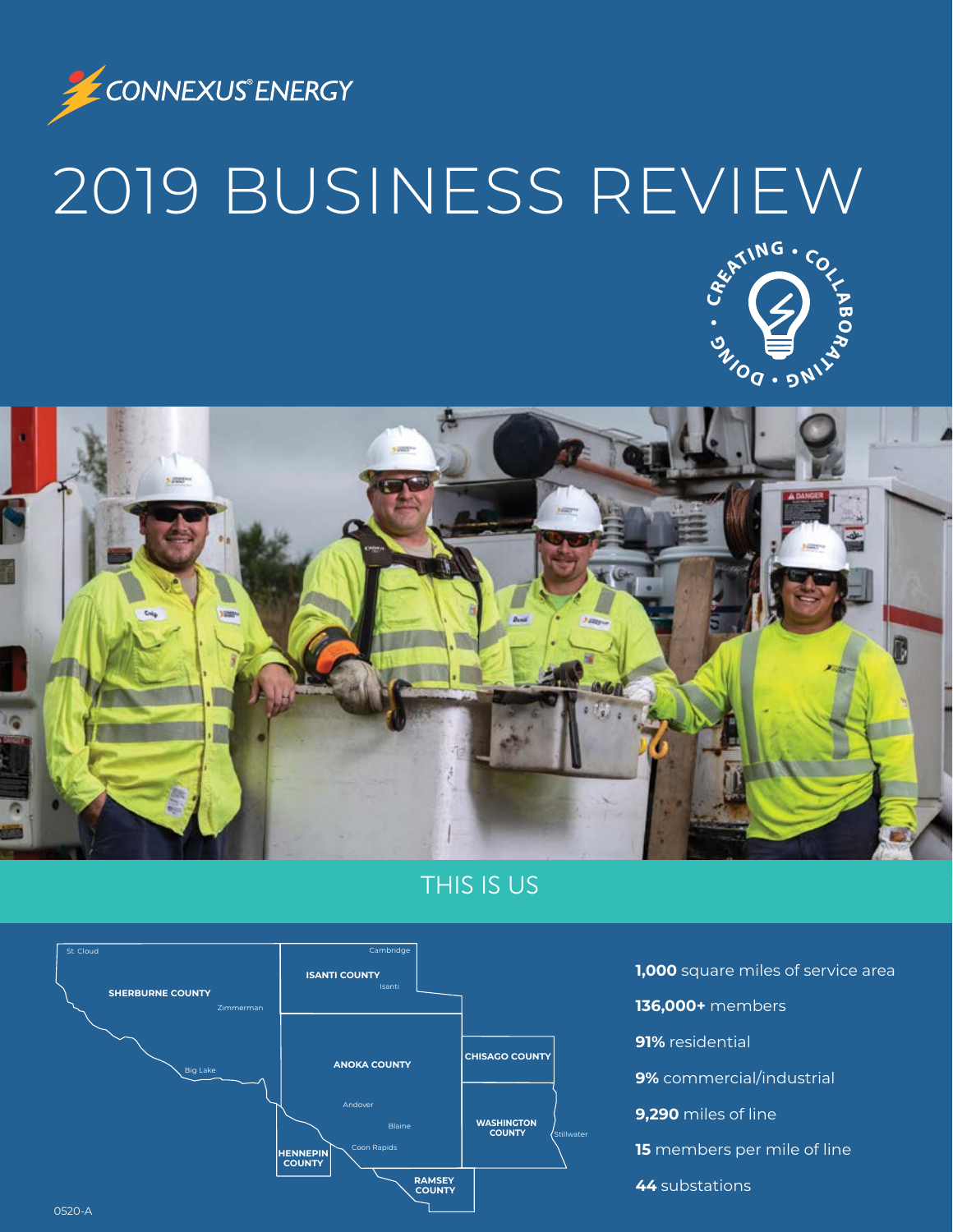## MESSAGE TO OUR MEMBERS



At Connexus Energy, we are "creating, collaborating, and doing." These aren't just three words. This is what we're doing every day to better serve our members. Whether we are creating new programs and services that take the member experience to the next level or collaborating with industry leaders – helping to shape a new energy future, we are committed to doing what's in the best interest of our members.

What's important to our members is what's important to us. In surveys, members tell us affordable electric rates rank right up there with reliable power. We're listening. For three years in a row, we have kept rates stable without any rate increases. In fact, our residential rates are now 4% lower than our neighboring utility, Xcel Energy.

2019 was a year of significant accomplishments for our cooperative. Connexus Energy ranked #1 in overall customer satisfaction in the Midwest by J. D. Power when compared to a peer group of 34 similarly-sized Midwest utilities. The same survey also rated Connexus on top for power reliability.

In 2019, we reduced our wholesale power purchases by \$7.1 million. We are actively working with Great River Energy (GRE), our power provider, to further lower Connexus' wholesale power bill. We expect more to be done to lower the cost of wholesale power we purchase for delivery to members.

We are pleased to report the innovative solar plus battery storage sites in Ramsey and Athens Township are helping members save money by reducing our GRE wholesale power requirements. In the first full year of operations, we saved \$3.5 million by time-shifting stored solar energy to a time of day when it's most valuable.

We're creating more solar energy. Plans are currently underway to build two new solar arrays in Stanford and Baldwin Townships. The two sites will add another 10 megawatts of solar energy to our portfolio. And, like our three established solar sites, the new arrays will of course include pollinator-friendly habitat.

The recently completed AMI meter replacement project is not only saving us \$4.5 million annually, it is also creating a better member experience. Members now have energy data at their fingertips and can better manage their energy use. The meters also make it possible to offer new energy-saving programs like Peak-Time Rebate.

In 2019, the Connexus Energy Board, along with senior leadership, completed a three-year strategic plan which includes lowering the cost of wholesale power, operational excellence, and new technology and innovation. The energy landscape is changing and we are excited to be at the forefront of this change.

Our foundation remains strong. The emphasis on outstanding reliability and customer service, and affordable rates will always be there. By creating, collaborating, and doing, we believe Connexus Energy is poised for continued success, today and in the years ahead.

Thank you for your support. It is our privilege to serve you.

Frances E. Bato

Greg Ridderbusch President & Chief Executive Officer

Fran Bator Board Chair

#### AT A GLANCE

**2 billion** Annual kilowatt hours in energy sales

## **\$240 million** Annual revenue

**\$373 million** Utility plant investment

**\$8.3 million** Cash Back to members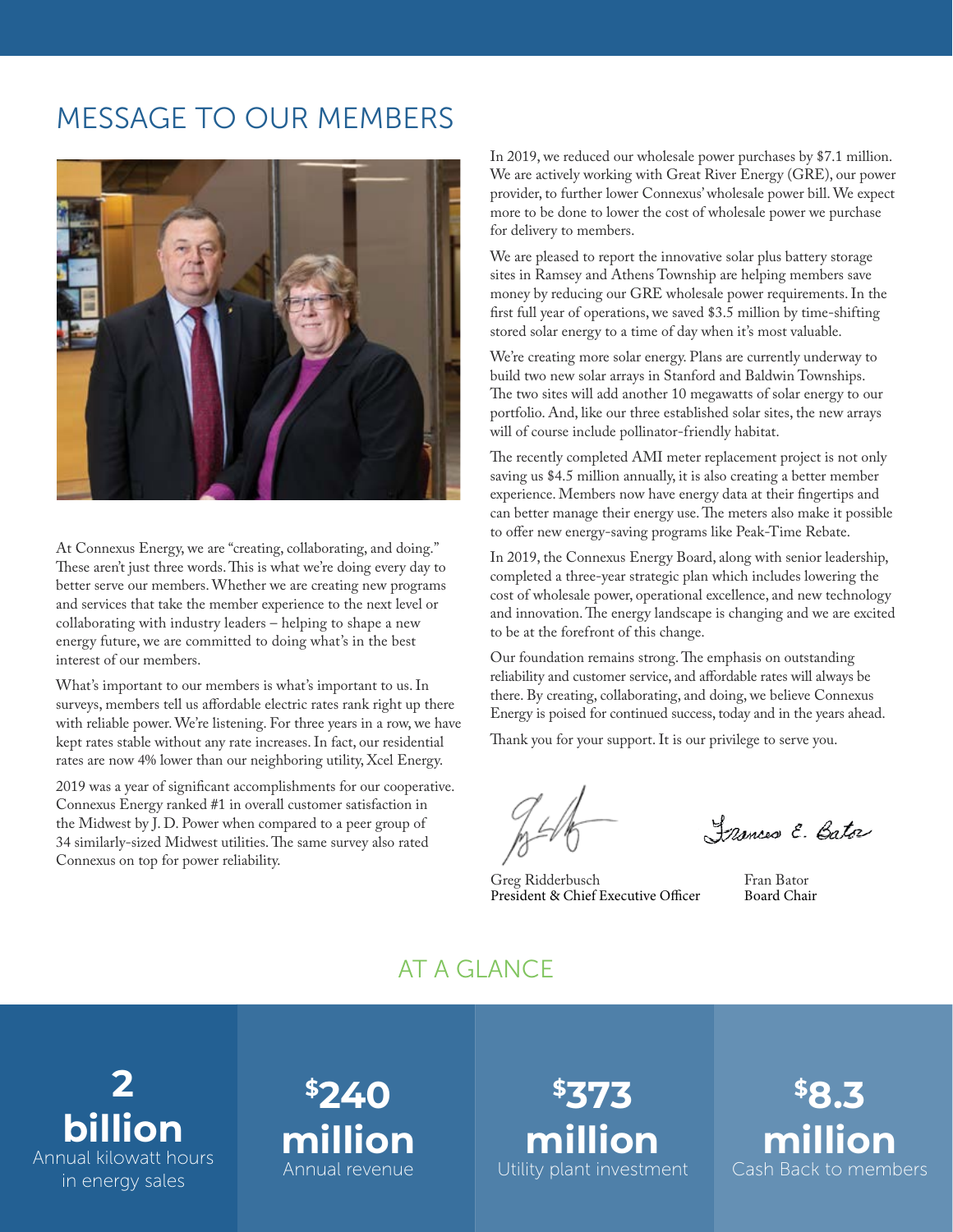#### CREATING

Creative new programs are helping members save energy and money. Last year, we introduced the Peak-Time Rebate program and already we have more than 7,000 enrollments. This program lets the member decide how much they want to save.

More than 4,600 members took advantage of our free Wi-Fi thermostat and free installation offer. Both programs were created to help us save energy on days when it's most expensive for energy to be produced.

We also continue to create and expand our electric vehicle program. Judging by the high interest shown at the EV Ride-and-Drive events we hosted last year, electric vehicles are becoming more commonplace throughout Minnesota.





## **COLLABORATING**

Only through collaboration did we achieve such sweet results with our solar gardens. Connexus Energy's efforts to help the pollinator population are now well documented and nationally recognized. Along the way, we collaborated and sought input from many groups including Fresh Energy, the National Renewable Energy Lab, the U of M Pollinator Program, Prairie Restorations, and local beekeepers. Our solar garden was among the first in the country to include pollinator-friendly plantings and today that is now the norm around the country. Most solar arrays that are built consider pollinator plantings.

#### DOING

Provide reliable power to our members. It's the cornerstone of Connexus Energy. It's what we do. But, it doesn't just happen. Every year, we invest in our distribution system making sure it's up-to-date and able to handle the demand. SCADA communication with our substations helps us pinpoint and respond to outages quicker than ever before. Due to the fact we serve numerous rural areas, one-third of our lines are overhead lines and are susceptible to trees causing outages. In 2019, we spent \$5 million on vegetation management to reduce the number of those outages. Those efforts have paid off. The "public," driving into our equipment, is now the main cause of outages.

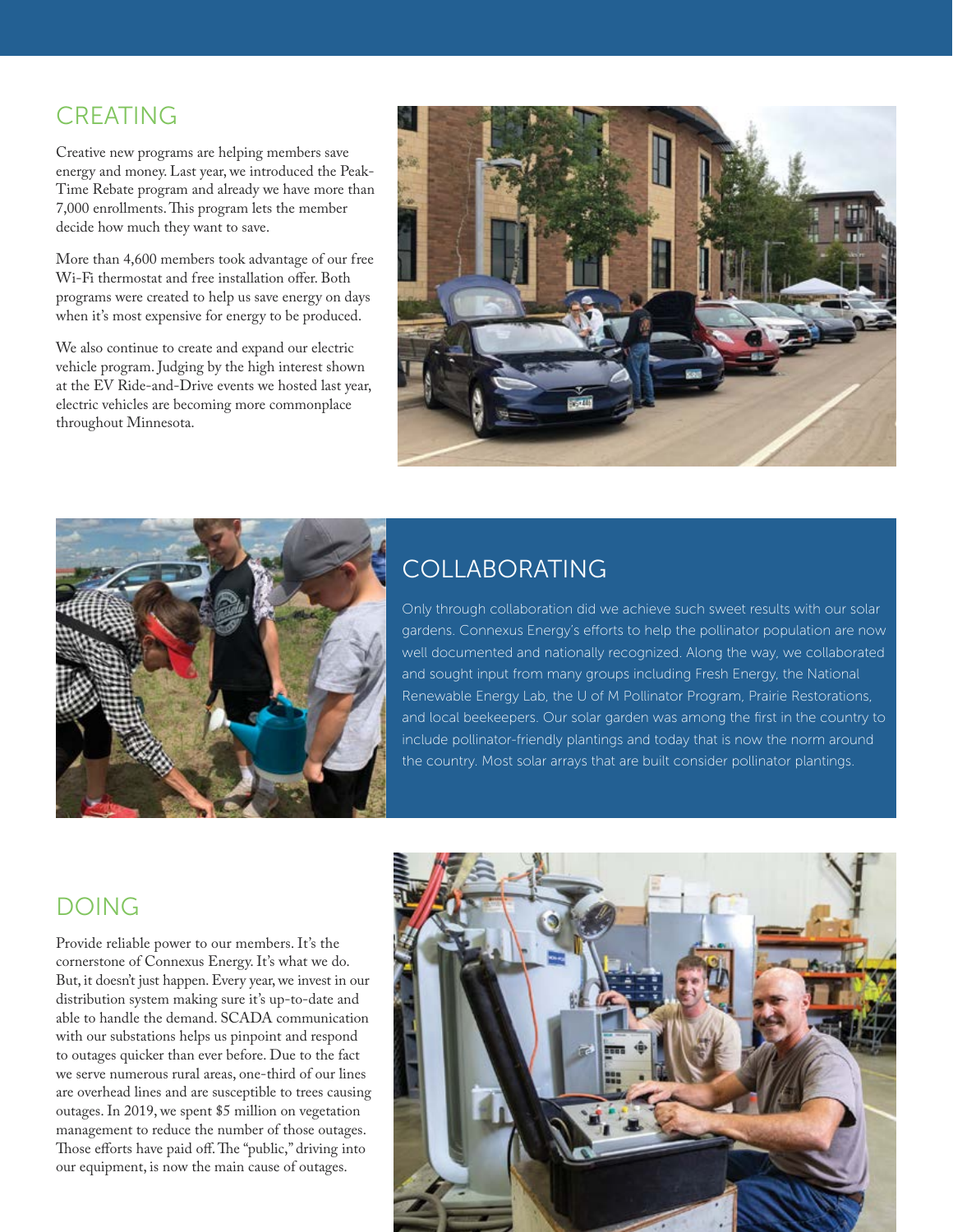## FINANCIAL HIGHLIGHTS



| STATEMENTS OF OPERATIONS (in thousands) |  |
|-----------------------------------------|--|
|-----------------------------------------|--|

|                                                                    | 2019                        | 2018                        |
|--------------------------------------------------------------------|-----------------------------|-----------------------------|
| <b>Electric Revenue</b>                                            | \$<br>238,090               | 272,683<br>\$               |
| <b>Cost of Power</b>                                               | 168,776                     | 197,269                     |
| <b>Gross Margin</b>                                                | 69,314                      | 75,414                      |
| <b>Operating Expenses - including interest</b>                     | 65,069                      | 62,143                      |
| <b>Other Non-Operating Income</b>                                  | 8,696                       | 8,391                       |
| Net Margin                                                         | \$<br>12,941                | \$<br>21,662                |
| <b>BALANCE SHEETS (in thousands)</b><br>December 31, 2019 and 2018 |                             |                             |
| Assets                                                             | 2019                        | 2018                        |
| <b>Utility Plant</b>                                               |                             |                             |
| Total utility plant<br>Less accumulated depreciation               | \$<br>373,410<br>(148, 627) | \$<br>362,127<br>(141, 222) |
| Total utility plant, net                                           | 224,783                     | 220,905                     |
|                                                                    |                             |                             |
| <b>Other Property and Investments</b>                              |                             |                             |
| Investments in associated organizations                            | 148,835                     | 146,366                     |
| Other investments                                                  | 9,603                       | 9,582                       |
| Other assets                                                       | 34,058                      | 33,215                      |
| Total other property and investments                               | 192,496                     | 189,163                     |
| <b>Current Assets</b>                                              |                             |                             |
| Cash and cash equivalents                                          | 2                           | 4                           |
| Accounts receivable, net                                           | 30,058                      | 28,962                      |
| <b>Material and supplies</b>                                       | 4,088                       | 3,576                       |
| <b>Other</b>                                                       | 2,202                       | 1,253                       |
| <b>Total current assets</b>                                        | 36,350                      | 33,795                      |
| <b>Total Assets</b>                                                | 453,629<br>\$               | 443,863<br>\$               |
| Patrons' Equity and Liabilities                                    |                             |                             |
| Patrons' Equity                                                    | \$<br>204,007               | \$<br>200,063               |
| Long-Term Debt, Less Current Maturities                            | 161,524                     | 163,796                     |
| Other Long-Term Liabilities, less Current Maturities               | 24,346                      | 25,183                      |
| <b>Current Liabilities</b>                                         |                             |                             |
| Accounts payable                                                   | 34,938                      | 31,275                      |
| <b>Member deposits</b>                                             | 1,647                       | 1,619                       |
| <b>Accrued liabilities</b>                                         | 12,398                      | 11,671                      |
| Debt due within one year                                           | 14,769                      | 10,256                      |
| <b>Total current liabilities</b>                                   | 63,752                      | 54,821                      |
| <b>Total Patrons' Equities and Liabilities</b>                     | \$<br>453,629               | 443,863<br>\$               |

The complete audited financial statements can be viewed online at connexusenergy.com.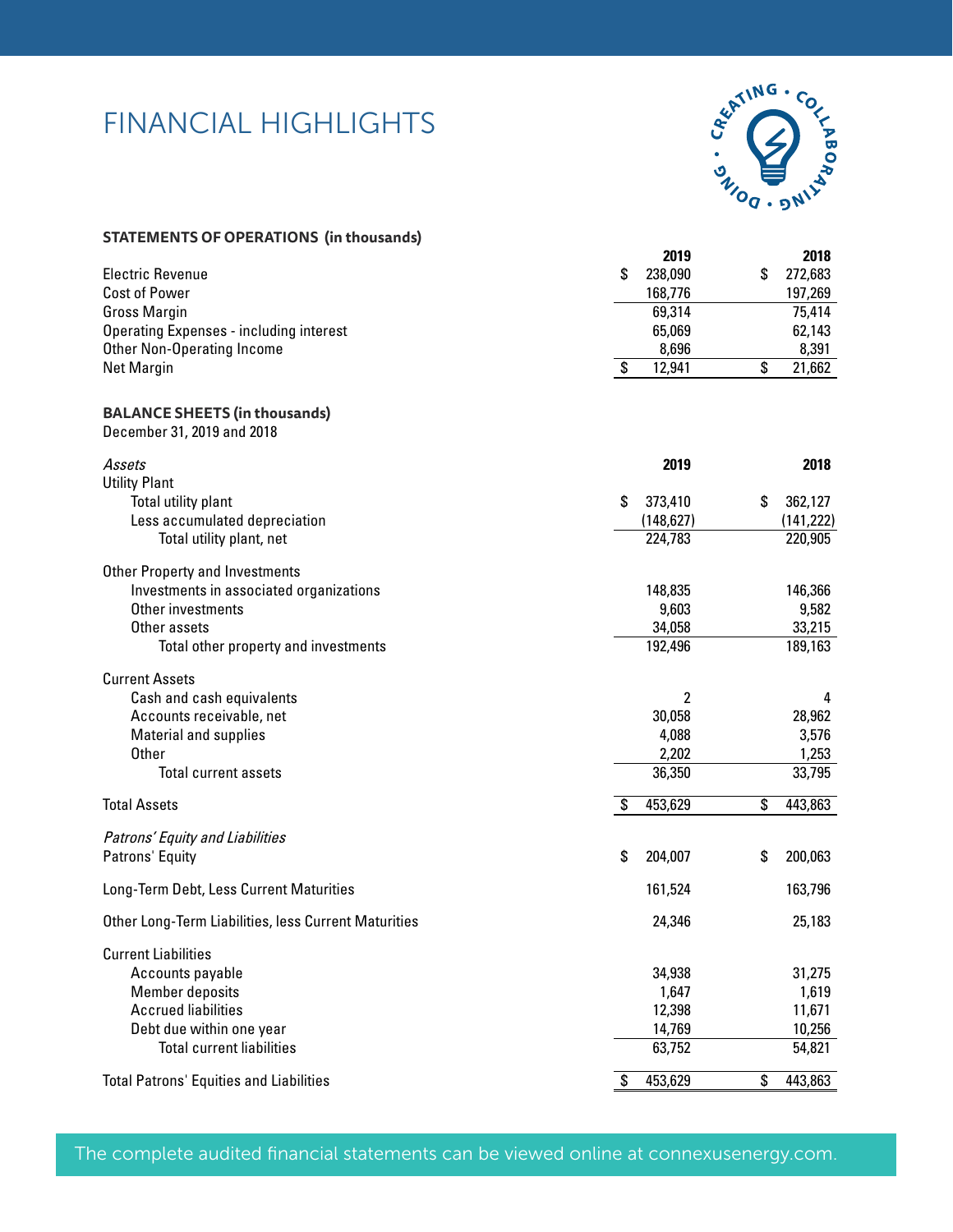

# 2019 HIGHLIGHTS

#### PRICE REMAINS THE SAME

For 3 years in a row, there is no rate increase for basic electric service.

TOP MARKS In the highly-respected J.D. Power survey, Connexus Energy ranked #1 in overall customer satisfaction when compared to 34 similarly-sized utilities in the Midwest.

ON FOR YOU We also ranked #1 in reliability. On average, our members experience 1 outage every 2 years.

LET IT SHINE More than 25% of our energy comes from renewable resources such as solar and wind.

#### CONSERVATION PAYS OFF

We distributed \$1.1 million in energy conservation rebates to members.

ALL IN Connexus Energy's headquarters is powered by 100% renewable energy.

IN THIS TOGETHER We formed The Connexus Energy Foundation and invested more than \$468,000 into our communities.

SOLID FINANCIALS Connexus Energy achieved an investment grade debt rating from Fitch Ratings.

WORKING SMART Employee initiatives to find more effective ways to do their jobs saved \$2.3 million.

ARRIVE SAFE Employees drove 1.2 million miles without a single recorded accident.